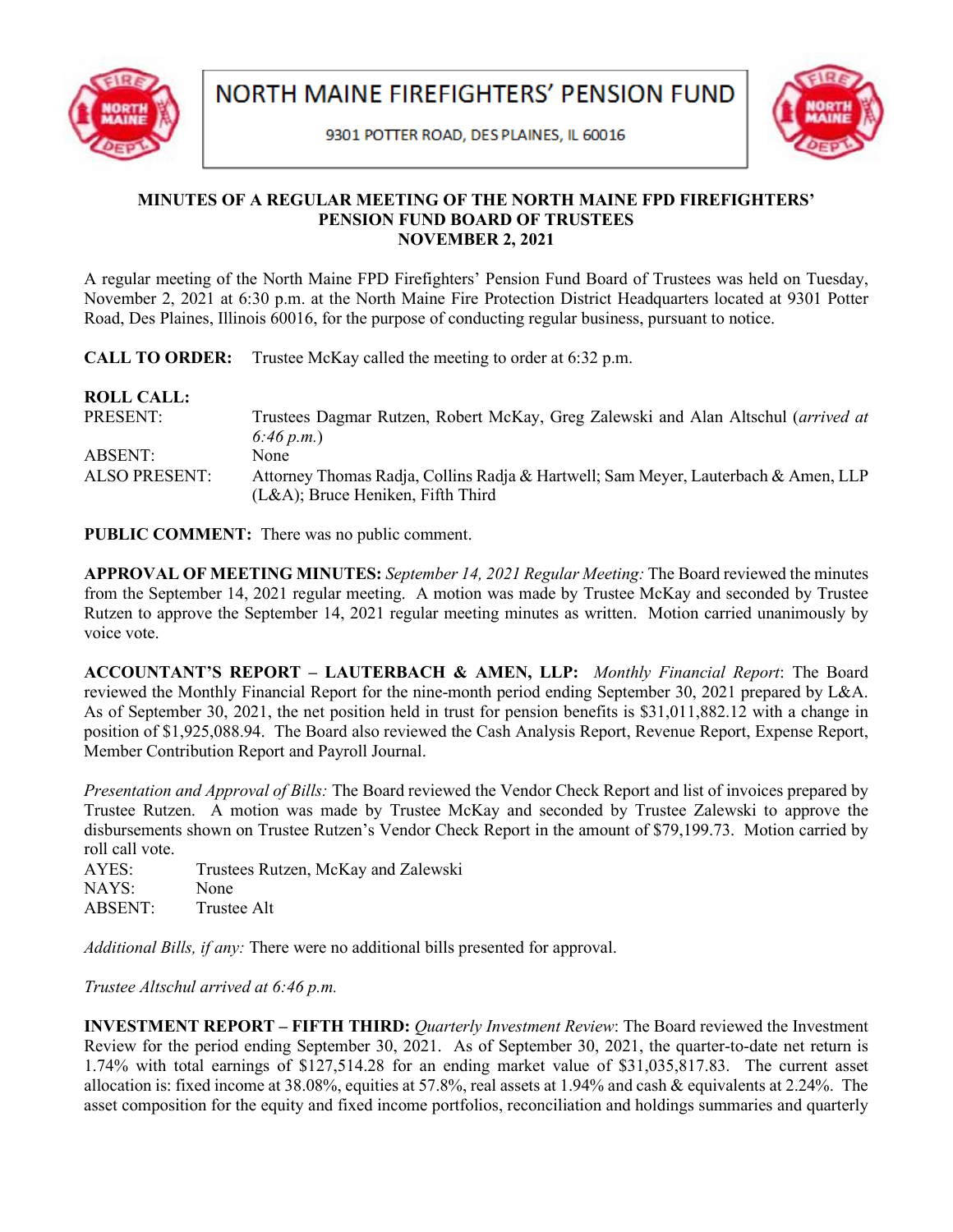North Maine FPD Firefighters' Pension Fund Meeting Minutes – November 2, 2021 Page 2 of 3

market insights were reviewed with the Board. A motion was made by Trustee Altschul and seconded by Trustee McKay to accept the investment report as presented. Motion carried by roll call vote.

AYES: Trustees Rutzen, McKay, Zalewski and Altschul NAYS: None ABSENT: None

*Review/Update Investment Policy:* The Board discussed the Investment Policy and determined that no changes are required at this time.

**COMMUNICATIONS AND REPORTS:** *Affidavits of Continued Eligibility:* The Board noted that L&A mailed Affidavits of Continued Eligibility to all pensioners with the December payroll cycle and a due date of January 30, 2022. A status update will be provided at the next regular meeting.

**APPLICATIONS FOR MEMBERSHIP/WITHDRAWALS FROM FUND:** There were no applications for membership or withdrawals from the Fund.

**APPLICATIONS FOR RETIREMENT/DISABILITY BENEFITS:** There were no applications for retirement or disability benefits.

**OLD BUSINESS:** *Reciprocity Updates – Davit Kotek:* The Board noted that the balance due from Chicago to the North Maine FPD Firefighters' Pension Fund to combine service under reciprocity has been received in full. A motion was made by Trustee Altschul and seconded by Trustee Zalewski to accept this payment, recognize the purchase as paid in full and revise his date of hire from October 7, 2019 to December 20, 2014. Motion carried by roll call vote.

AYES: Trustees Rutzen, McKay, Zalewski and Altschul NAYS: None ABSENT: None

**NEW BUSINESS:** *Establish 2022 Board Meeting Dates:* Board discussed establishing the 2022 Board meeting dates as February 1, 2022; May 3, 2022; August 2, 2022 and November 1, 2022 at 6:30 p.m. at the North Maine Fire Protection District Headquarters located at 9301 Potter Road, Des Plaines, Illinois 60016. A motion was made by Trustee Altschul and seconded by Trustee Rutzen to establish the 2022 Board meeting dates as stated. Motion carried unanimously by voice vote.

**TRUSTEE TRAINING UPDATES:** The Board reviewed upcoming training opportunities and were reminded to submit any certificates of completion to L&A for recordkeeping.

*Approval of Trustee Training Fees and Reimbursable Expenses:* There were no trustee training registration fees or reimbursable expenses presented for approval.

**IFPIF UPDATES:** *Discussion/Approval – Interim Cash Management Policy:* The Board discussed the recommendation set forth by FPIF to retain six months of expenses in a local account. A motion was made by Trustee Altschul and seconded by Trustee Rutzen to maintain a cash reserve balance of six months in the BMO Harris account prior to their assets freezing. Motion carried by roll call vote.

AYES: Trustees Rutzen, McKay, Zalewski and Altschul NAYS: None ABSENT: None

*Discussion/Approval – Cash Reserve Balance:* This item was tabled until the next regular meeting.